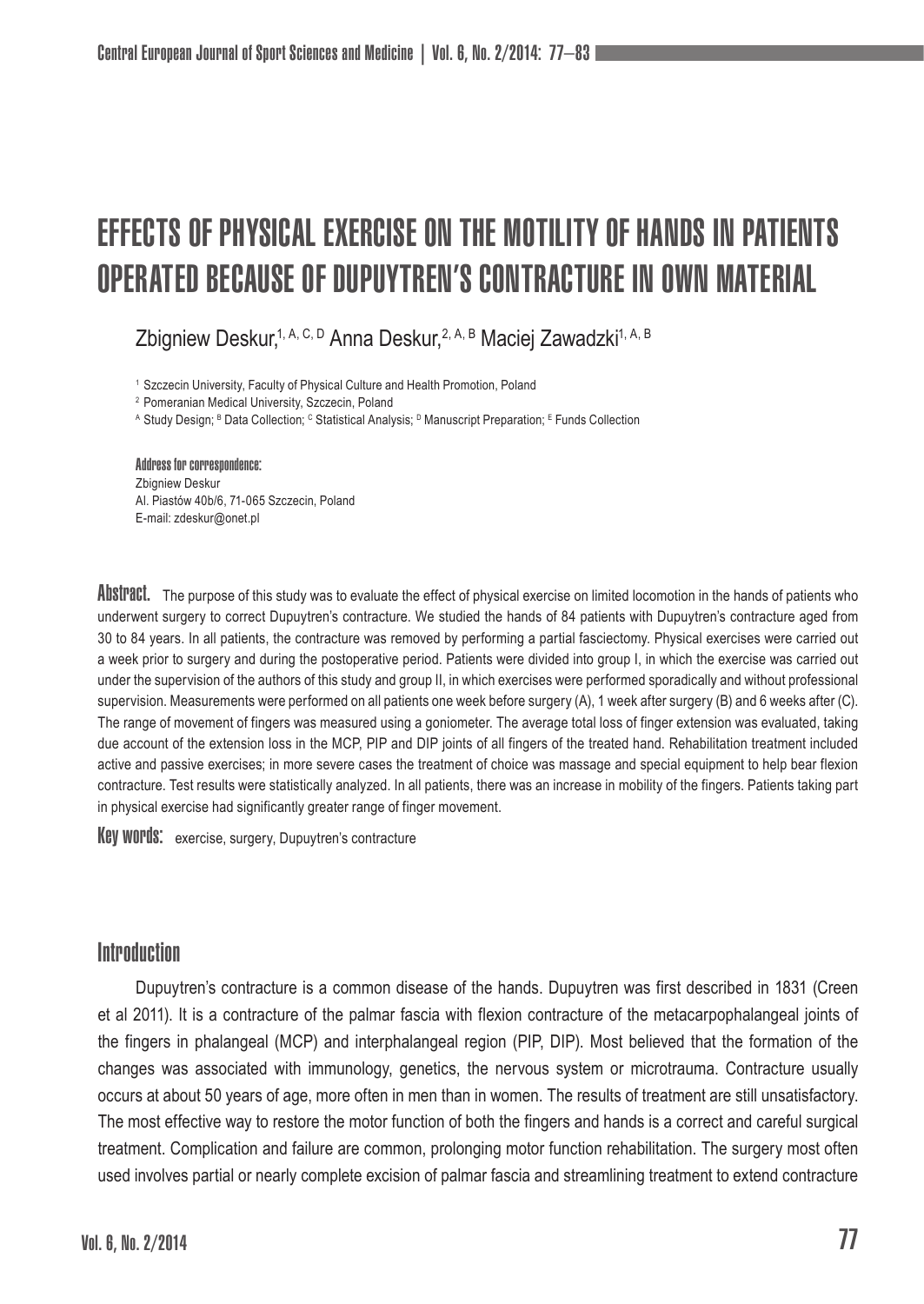ligaments stretch skin, clean joint capsules and strengthen surrounding tissues. (Dias et al. 2013; Karabek et al. 2012; Larocerie-Salgate et al. 2012). The treatment does not typically include an appropriate measure of rehabilitation treatment despite the fact that the procedure often significantly increases the limited mobility of the fingers and improves hand dexterity (Kużdżał 2009; Warrell 2012). Therefore, the aim of this study was to evaluate the effect of physical exercise to improve motility hands of patients operated for Dupuytren's contracture.

Materials and methods. The study included 84 patients with Dupuytren's contracture aged 30 to 84 years. There were 16 women and 66 men (Table 1). Treatment and research was carried out in SP Regional Hospital in Nowogard between 2007 and 2011. During the surgery almost a complete or partial fasciectomy was performed, with dermato-fasciotomy performed on 2 people. Physical exercise was carried out a week before the surgery and the next day after surgery. The exercise program was gradually expanded or increased periodically evaluated and adjusted to the program. The program consisted of active exercises, active assisted, passive with progressive stretching of joint contractures and scarring. After twisting their hands, patients performed flexion and extension exercises 10–15 times with a 30-second pause 6 times a day. Elevation of the limb was recommended (Kużdżał 2009). The major change was applied massage and cameras to help eliminate flexion contracture. Patients were divided into group I, comprised of individuals performing exercises under the supervision of the authors and group II, comprised of individuals exercising on their own. The tests were performed a week prior to surgery (A) and in the postoperative period after 7 days (B) and 6 weeks (C). The range of movement of fingers was measured using a goniometer. The average total loss of finger extension was evaluated, taking due account of the extension loss in the MCP, PIP and DIP joints of all fingers of the treated hand.

# Statistical analysis

Test results were statistically analyzed. According to/B clinical variables, age of the patients had a normal distribution, hence the use of Student's test ( $p = 0.2349$ ). In the calculation of the average value loss of extension of the fingers in patients from group I and II prior to surgery (Table 2) and in groups I and II after 1 and 6 weeks (Table 4) variables did not have a normal distribution using a nonparametric Mann-Whitney U test. Compared to the average value of the loss of extension of the fingers of patients in groups I and II, 1 and 6 weeks after surgery (Table 3), variables did not have a normal distribution using a non-parametric Wilcoxon matched pairs test.

### **Results**

We treated 84 patients with Dupuytren contracture, aged 30 to 84 years, including 16 females (19%), 68 males (80.9%). Most were aged 51–70 years (65%) – Table 1.

| The age of patients<br>in years |       | Number of patients by gender |    |               |          |               |
|---------------------------------|-------|------------------------------|----|---------------|----------|---------------|
|                                 | women |                              |    | men           | Together |               |
|                                 | n     | $\%$                         | n  | $\frac{0}{0}$ | n        | $\frac{0}{0}$ |
| $30 - 50$                       | 4     | 4.8                          | 15 | 17.9          | 19       | 22.6          |
| $51 - 70$                       | 8     | 9.5                          | 47 | 56.0          | 55       | 65.0          |
| $71 - 84$                       | 4     | 4.8                          | 6  | 7.1           | 10       | 11.9          |
| Together                        | 16    | 19.0                         | 68 | 80.9          | 84       | 100.0         |

Table 1. Number of patients with Dupuytren's contracture by gender and age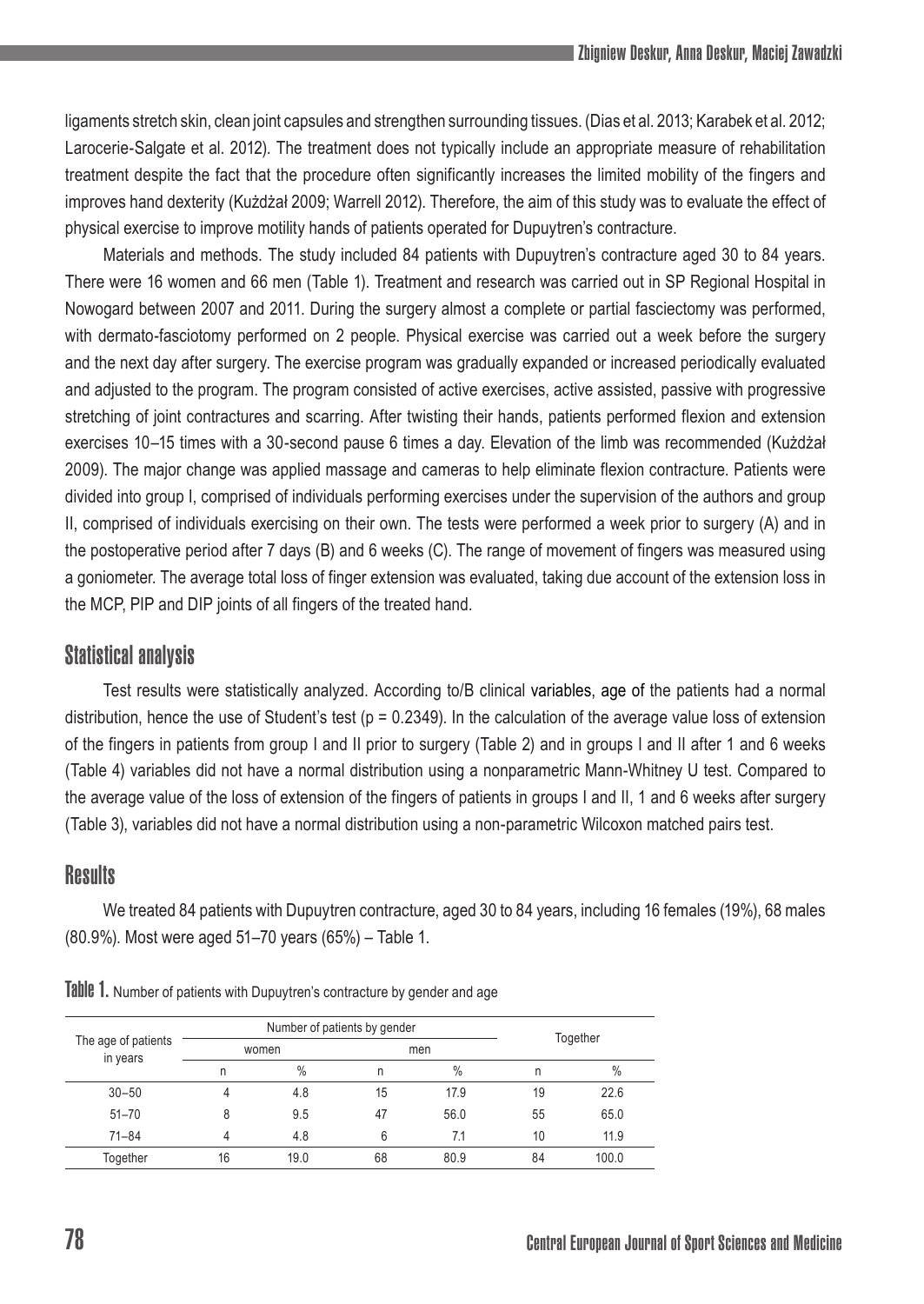The mean age of the patients in group I was 55.9 in group  $II - 58.69$  years without significant statistical differences.

Average values in degree of finger extension loss among patients before surgery to treat Dupuytren's contracture were 85.52 in group I and 85.19 in group II. The results were similar, there were no significant statistical differences (Table 2, Figure 1).

Table 2. Average values (degrees) extension defects of the fingers in patients from group I and II before surgery of Dupuytren's contracture

| Group |    |       | <b>SD</b> | min | max |          |  |
|-------|----|-------|-----------|-----|-----|----------|--|
|       | 42 | 85.52 | 44.91     | 24  | 162 | 0.872071 |  |
|       | 42 | 85.19 | 44.86     | 23  | 145 |          |  |

There was no statistically significant difference.



Figure 1. Comparison of average values (degrees) of finger extension defects among patients in group I and II before operation Dupuytren's contracture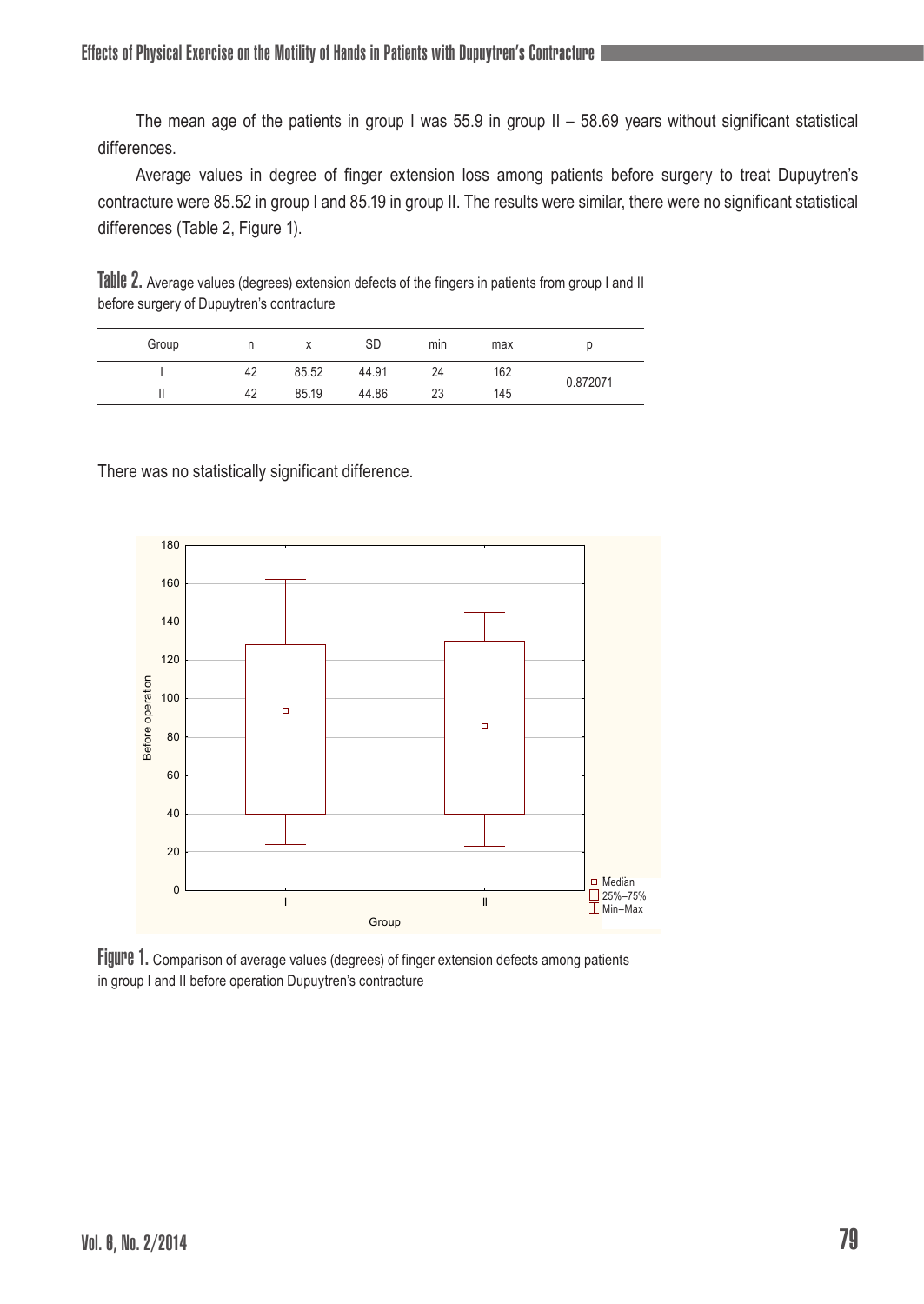Average value of finger extension loss of patients in groups I and II after 6 weeks were significantly lower than the corresponding values in patients after 1 week (Table 3, Figures 2, 3).



Figure 2. Comparison of the mean values of the loss of extension of the fingers of patients in group I after 1 and 6 weeks after surgery of Dupuytren's contracture



Figure 3. Comparison of the mean values of the finger extension loss of patients in group II, 1 and 6 weeks after surgery of Dupuytren's contracture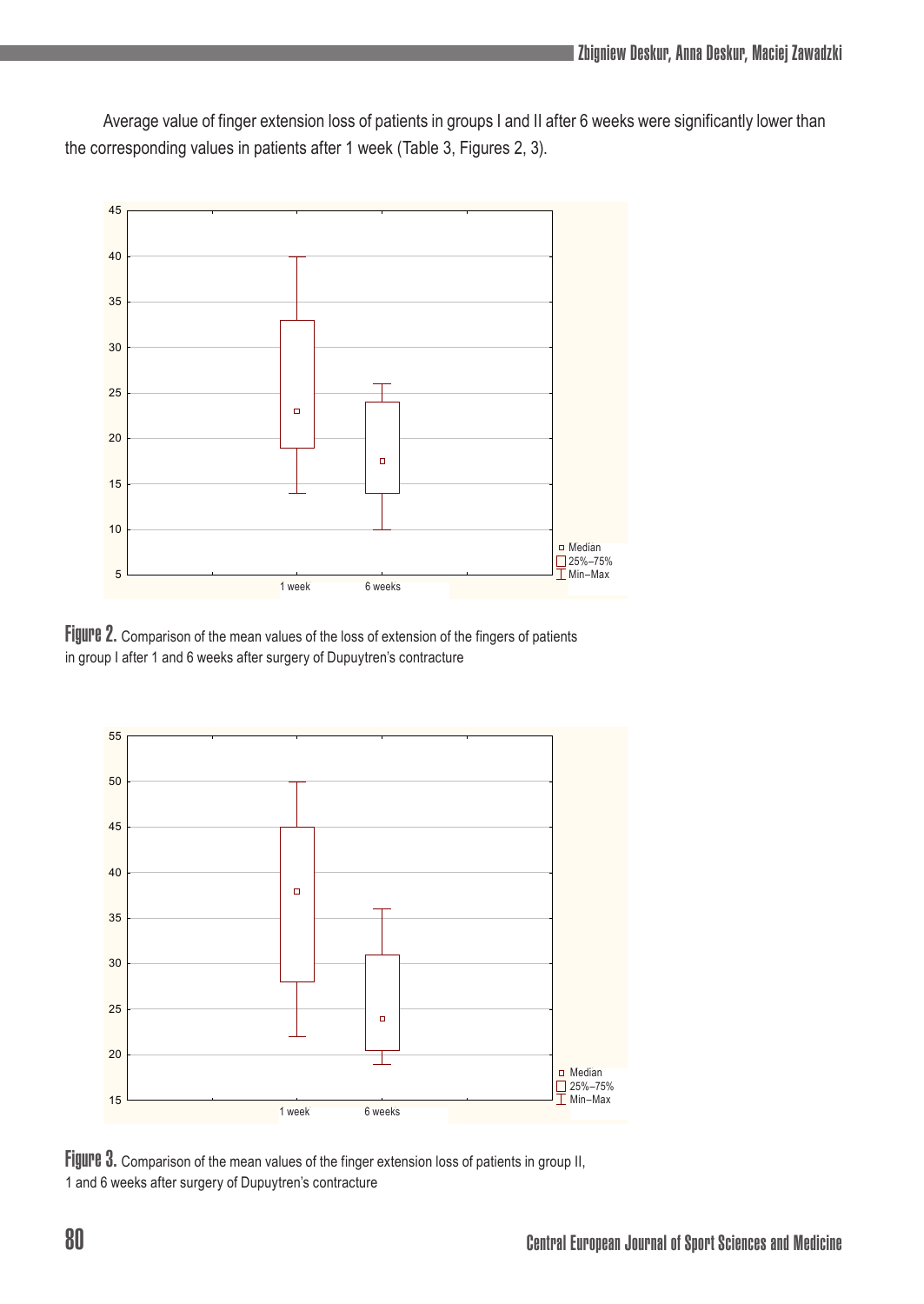| Group | Study after the<br>operation | n  | x     | <b>SD</b> | min | max | р         |
|-------|------------------------------|----|-------|-----------|-----|-----|-----------|
|       | 1 week $(B)$                 | 22 | 25.91 | 8.22      | 14  | 40  | 0.027709  |
|       | 6 weeks (C)                  | 6  | 18.17 | 6.21      | 10  | 26  |           |
| н     | 1 week $(B)$                 | 23 | 36.91 | 9.06      | 22  | 50  | 0.002218' |
|       | 6 weeks (C)                  | 12 | 25.83 | 6.01      | 19  | 36  |           |

Table 3. Comparison of the mean values of cavity extension fingers of patients in group I and II at 1 and 6 weeks after surgery Dupuytren's contracture

\* Statistically significant differences (p ≤ 0.05).

Mean values of finger extension loss of patients in Group I were significantly lower both 1 and 6 weeks after surgery than the corresponding values of patients in Group II (Table 4, Figures 4 and 5).

Table 4. Comparison of the mean values of finger extension loss in patients in group I and II, 1 and 6 weeks after surgery

| Study after<br>the operation | Group | n  |       | <b>SD</b> | min | max |           |
|------------------------------|-------|----|-------|-----------|-----|-----|-----------|
| 1 week (B)                   |       | 22 | 25.91 | 8.22      | 14  | 40  | 0.000320' |
|                              |       | 23 | 36.91 | 9.06      | 22  | 50  |           |
| 6 weeks (C)                  |       | 6  | 18.17 | 6.21      | 10  | 26  | 0.049204  |
|                              |       | 12 | 25.83 | 6.01      | 19  | 36  |           |

\* Statistically significant differences (p ≤ 0.05).



Figure 4. Comparison of the mean finger extension loss between groups I and II after 1 week after surgery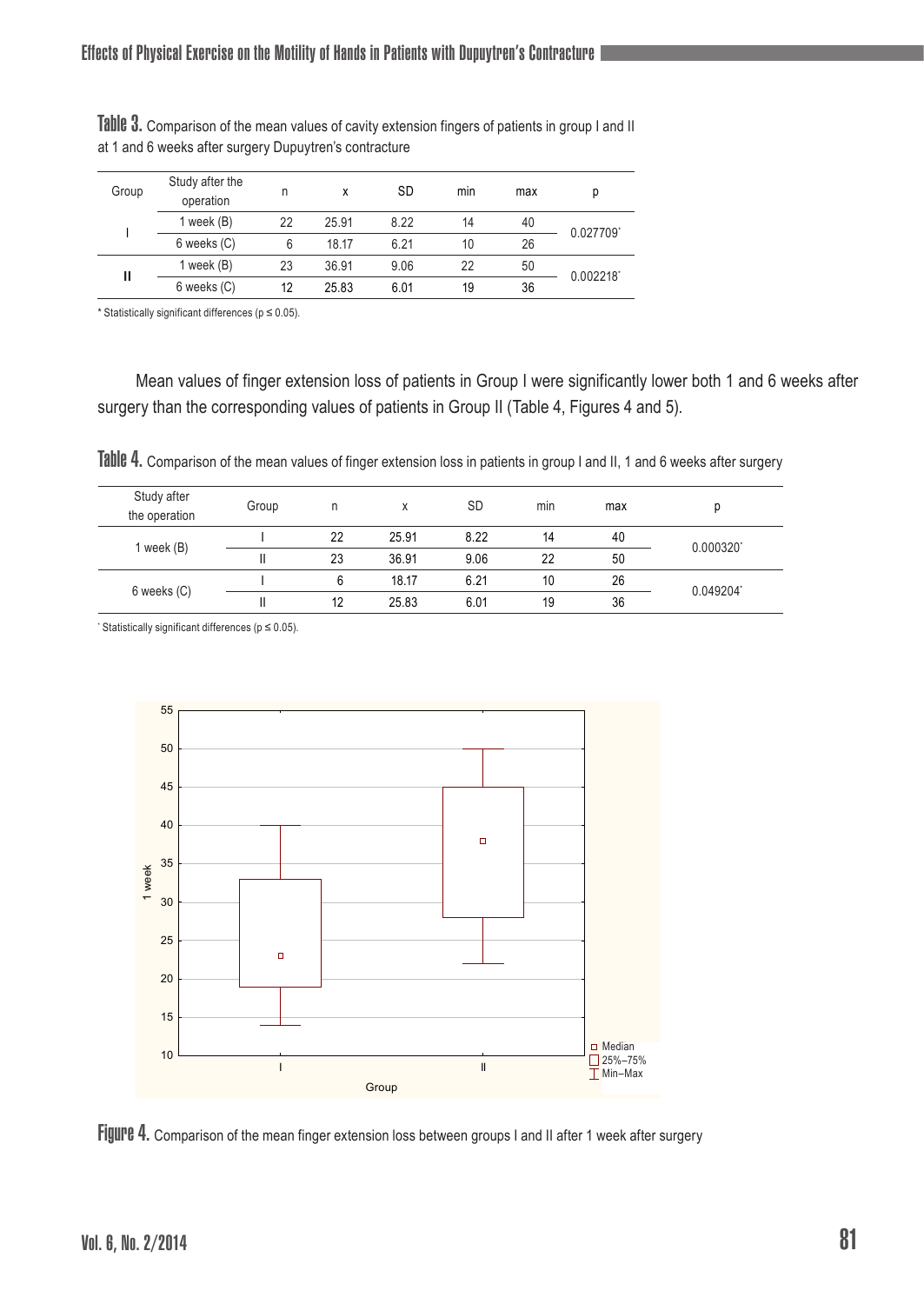

FIJUPE 5. Comparison of average values of finger extension loss in patients in group I and II, 6 weeks after surgery

# **Discussion**

Patients with Dupuytren's contracture can achieve significant improvement in both range of motion of the fingers and hand efficiency if there is an early diagnosis of the disease, timely surgical treatment and professional rehabilitation (Van Dijk et al. 2013; Sobierajska-Rek et al. 2010). The results of treatment vary and are often unsatisfactory. It depends on the choice of an appropriate method of operation, reliable performance, and skillfully conducted rehabilitation treatment under the supervision of a specialist team (Dias et al. 2013; Nagay et al. 1998; Worrell 2012).

All treated patients with Dupuytren's contracture after surgery and facilitated reahabilitation experienced improved mobility and hand efficiency. Loss of finger extension was significantly lower both 1 week and 6 weeks after the operation compared with the results of similar studies in the preoperative period. The results were significantly better in patients from group I, who performed systematic physical exercises, as compared to group II, who occasionally exercised on their own. Systematic exercise beyond surgery is the primary method of enhancing the treatment of Dupuytren's contracture, in accordance with other studies (Kobus 2007; Kużdżał 2009; Manikowski 2006; Worrel 2012). Early diagnosis of contracture also contributed to the achievement of good results – a lack of complications and good wound healing in the postoperative period. Fasciotomy, leaving the affected tissue, was not used. Due to the short period of observation, there was no recurrence. Two patients experienced only an overgrowth of scar tissue. Most authors reported a 30% to 80% return to full range of motion after treatment of Dupuytren's contracture (Creon et al. 2011; Karabek et al. 2012).